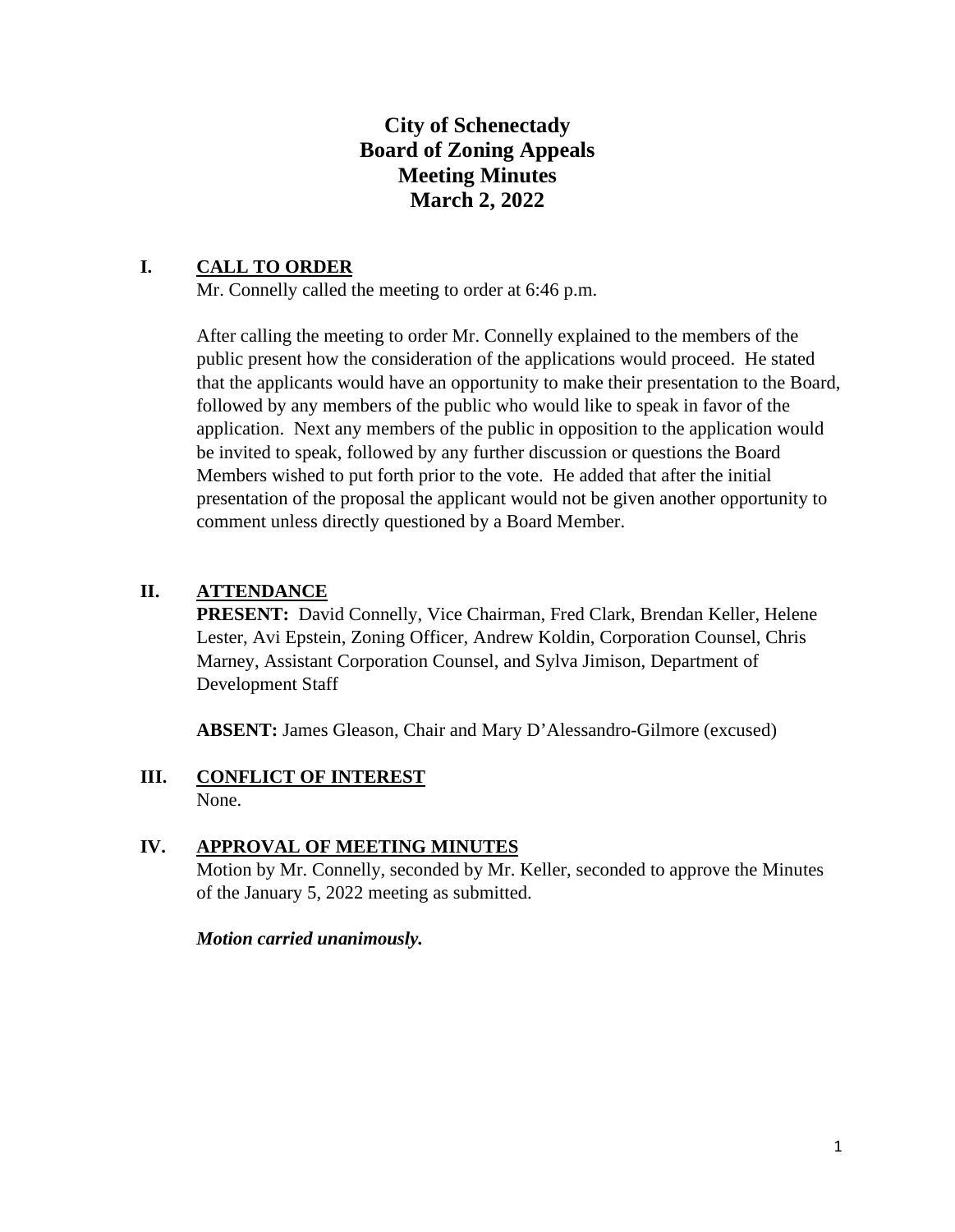# **V. APPLICATIONS**

**A. Live in Schenectady, LLC,** requests area variances for 1128, 1132, 1136,1140, and 1144 Barrett St (39.65-2-45, 39.65-2-46, 39.57-4-9.11, 39.57-4-61 & 39.57-4-62), located within the R-2 Two Family zoning district, to allow for a subdivision that would create five (5) parcels with a frontage of 20.52ft and two (2) parcels with a frontage of 23.65ft, where a minimum of 40ft is required and two (2) 0ft side yard setbacks, where a minimum setback of 5ft is required pursuant Schedule C of the zoning ordinance

Alice from MJ Engineering represented Live in Schenectady, LLC. Alice stated the project had been approved back in 2016 and we are looking at the units in the R-2 zoning district that will be taking 5 lots and converting them into 7. Pictures of the lots were shown on the monitor of what the new lots will become. In 2016, an area variance for front and back yard setbacks were approved. The variances being requested this time are for the frontage and side yard setback for parcels that will be created via a subdivision.

Mr. Connelly asked, about existing units, frontage across the street and if the units are comparable. Avi Epstein, Zoning Officer, stated the frontage is 20-25 feet, and the applicant stated that these units will be very similar.

Mr. Keller asked the applicant when they applied for the original variances. The applicant replied she didn't know exact date.

Mr. Connelly asked if there were any further questions from the BZA members. Hearing none, Mr. Connelly, opened the public hearing and asked if there were any members of the public that would like to speak in favor or in opposition to application.

# **PUBLIC COMMENTS IN FAVOR**

None.

# **PUBLIC COMMENTS IN OPPOSITION**

Ms. Elizabeth Mastrianni, stated she's not necessarily in opposition to the project but wants more clarification. She lives at 119 Park Place and stated there is an alley behind the subdivision that is in very rough shape. The alley is almost non-existence, and maybe 10 feet in width, making it hard to get down. When its snowing, it never gets plowed.

Mr. Connelly, asked who owns the area? Ms. Mastrianni stated, I believe the city does, and there is no garbage collection in the back. Neighbors will have to wheel their garbage cans around for pick-up.

Mr. Connelly closed public comments for board to discuss the project. Ms. Lester looked at property on her cell phone with Mr. Clark. Andrew Koldin, Corporation Counsel, and stated alley is outside the purview of this variance request.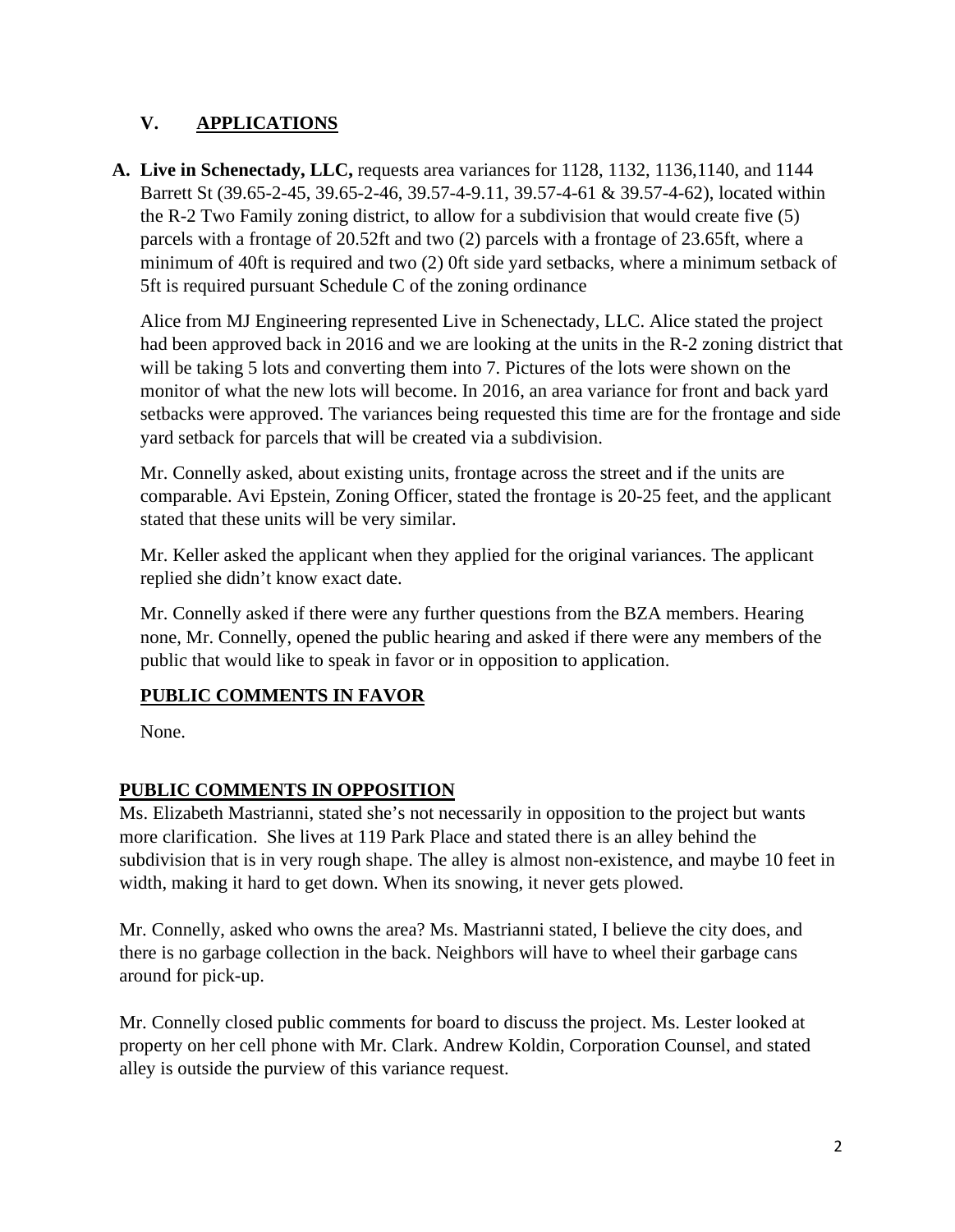### **CONTINUED DISCUSSION**

Mr. Connelly added, I vaguely remember looking at both sides of the street this is a variation of 6 years ago. I don't think we had any issues. The applicant will talk to engineering about the condition of the alley, and it does not affect the variance.

### **SEQR RESOLUTION**

Motion by Mr. Keller, seconded by Ms. Lester, to declare this project a Type II SEQR Action.

*Motion carried unanimously.* 

## **AREA VARIANCE APPROVAL**

Motion by Mr. Keller, seconded by Ms. Lester, to approve the area variance based on the following:

- 1. No undesirable change will be produced in the neighborhood. Similar development has already been approved in this neighborhood.
- 2. The benefit sought by the applicant cannot be achieved by another method. Townhouses are a permitted use but wouldn't be feasible without the requested area variances.
- 3. The variance is not substantial.
- 4. There will not be an adverse effect on physical or environmental conditions in the neighborhood. The properties will still have plenty of green space and impervious surface to offset any potential water runoff concerns.

#### *Motion carried unanimously.*

**C. Agnes Davis, President of Senga World, LLC**, requests a zoning interpretation of 264-40(C), 264-43 and 264-44 regarding off-street parking requirements, as it relates to the property located at 203 Union St (39.63-2-45.1), which directly abuts 2 North Ferry St (39.63-2-46.21).

Mr. Cotch and Attorney Kurz presented the application. Mr. Cotch stated he is married to the owner, Ms. Agnes Davis, but that she was not able to attend the meeting because of staffing issues. Attorney Kurz represented Ms. Davis and presented information for the zoning interpretation of Schedule C.

Attorney Kurz stated Ms. Davis has owned the property since 2004 and he believes she is one of few Black owners of properties in the Stockade and she would like to complete the 5 units she owns. The work has been halted. The applicant appreciates there is a citizen oversight of the building and zoning departments and will take an independent look at the 2 submitted applications. The applicant requested to present the applications out of order and to present the second application first, regarding off street parking requirements.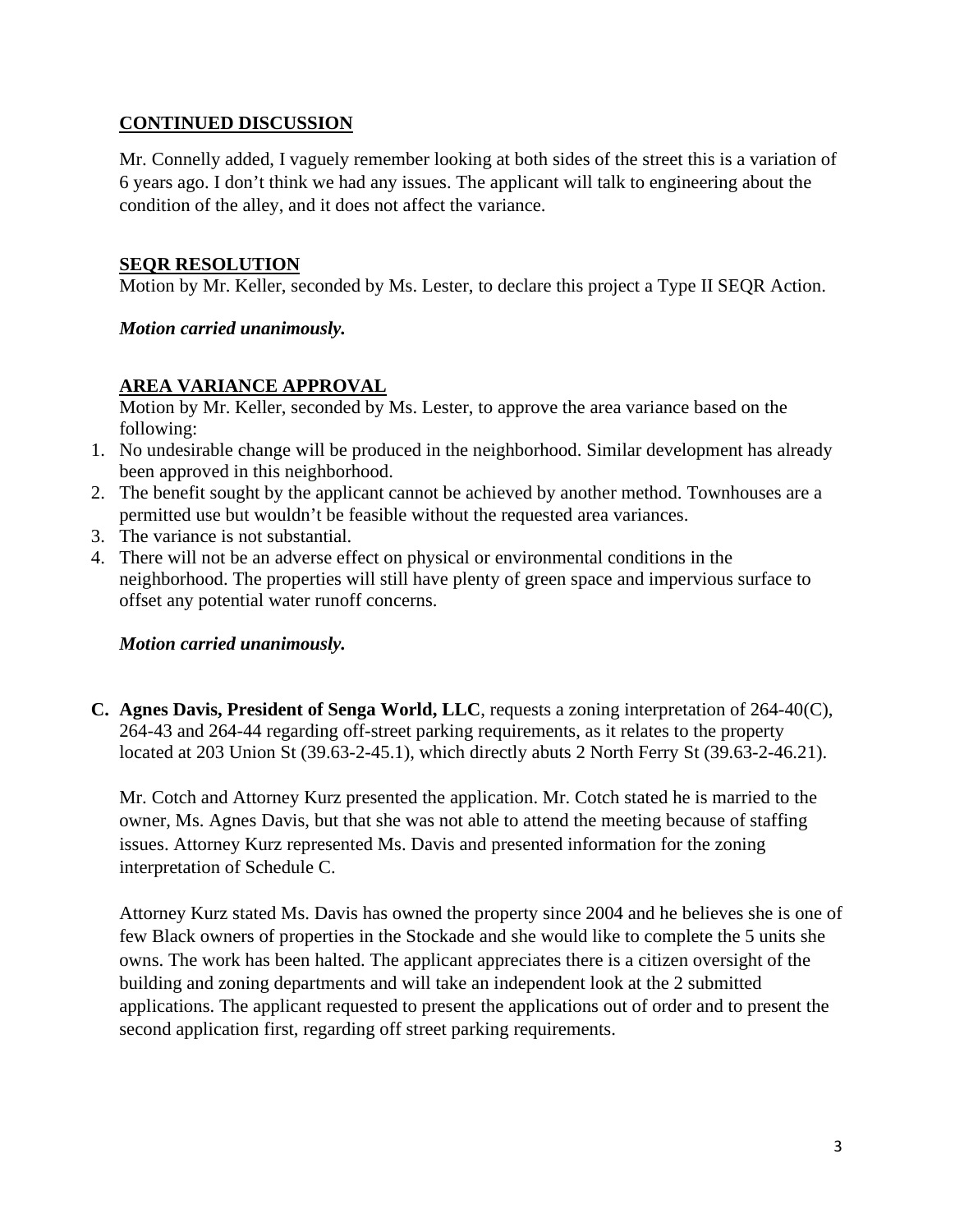Mr. Connelly, read into the record, that the applicant was referring to a request of a zoning interpretation of 264-40(C), 264-43 and 264-44 regarding off-street parking. Item C on the agenda will be proceeding first and item B will be presented last.

Mr. Steven Cotch submitted a large size map because he said 8x11 copies are difficult to follow. He also submitted the 1986 Denison Survey, an off-color survey from the county office.

Mr. Cotch provided the board members with pictures of the parking that had been included with the application. He stated the pictures were of the rear of the building before 1986 and included when the landing and stairs were part of the unit. The second picture presented to the board included covered roof and the area that existed June 5, 2020. Also, prior to the demolition there were plants that act as edging, according to Mr. Cotch. There were 63 inches of steps that went out to the old steps. The 1987 easement was granted between the Schneiderwind's, for the right to maintain and construct stair and steps. In October 1987 a 5 foot easement was granted, and the 1986 Denison Survey shows property line with the Schneiderwinds.

Mr. Keller asked what the easement specifically states and what is the language in the easement?

Mr. Kurz noted the easement states it's for the purpose of reconstruction and construction. The landing was there when it was constructed. The focus is for the parking issue and the Schneiderwinds' acknowledge every right to retain that improvement.

Mr. Keller, stated, he just wanted to be careful about stating exactly what the permits, applications and easements actually say.

Mr. Kurz, asked Mr.Cotch to locate the document while he showed pictures of the parking area that the Schneiderwinds had removed to improve their parking area. He indicated that the Schneiderwinds violated the code by expanding the parking.

Mr. Keller wanted to know when the vegetation was put in and Mr. Cotch replied, the vegetation was there when he got involved with the property in 2017.

Mr. Kurz stated that zoning code 264-40(C) provides that preexisting off-street parking areas and lots which are nonconforming with respect to any of the design standards specified in § **[264-](https://ecode360.com/8692112#8692112) [43](https://ecode360.com/8692112#8692112)** may be lawfully continued, provided that such nonconforming parking area is not enlarged or altered in a way which increases its nonconformity. Where the premises served by such nonconforming parking area are substantially improved, the parking area shall also be improved in compliance with the design standards specified herein. Why Agnes Davis is appealing the interpretation becomes apparent if you look at  $4<sup>th</sup>$  picture in the series provided. You can see that the cars are parked very close to the house and the structure.

Mr. Kurz proceeded to describe the photos that were passed around. The next picture also demonstrates how vehicles are parked and impedes the ability for use [parking cars] and this becomes a lifesaving issue if someone can block the entrance of a building. This could be a lifesaving problem and we want to protect life.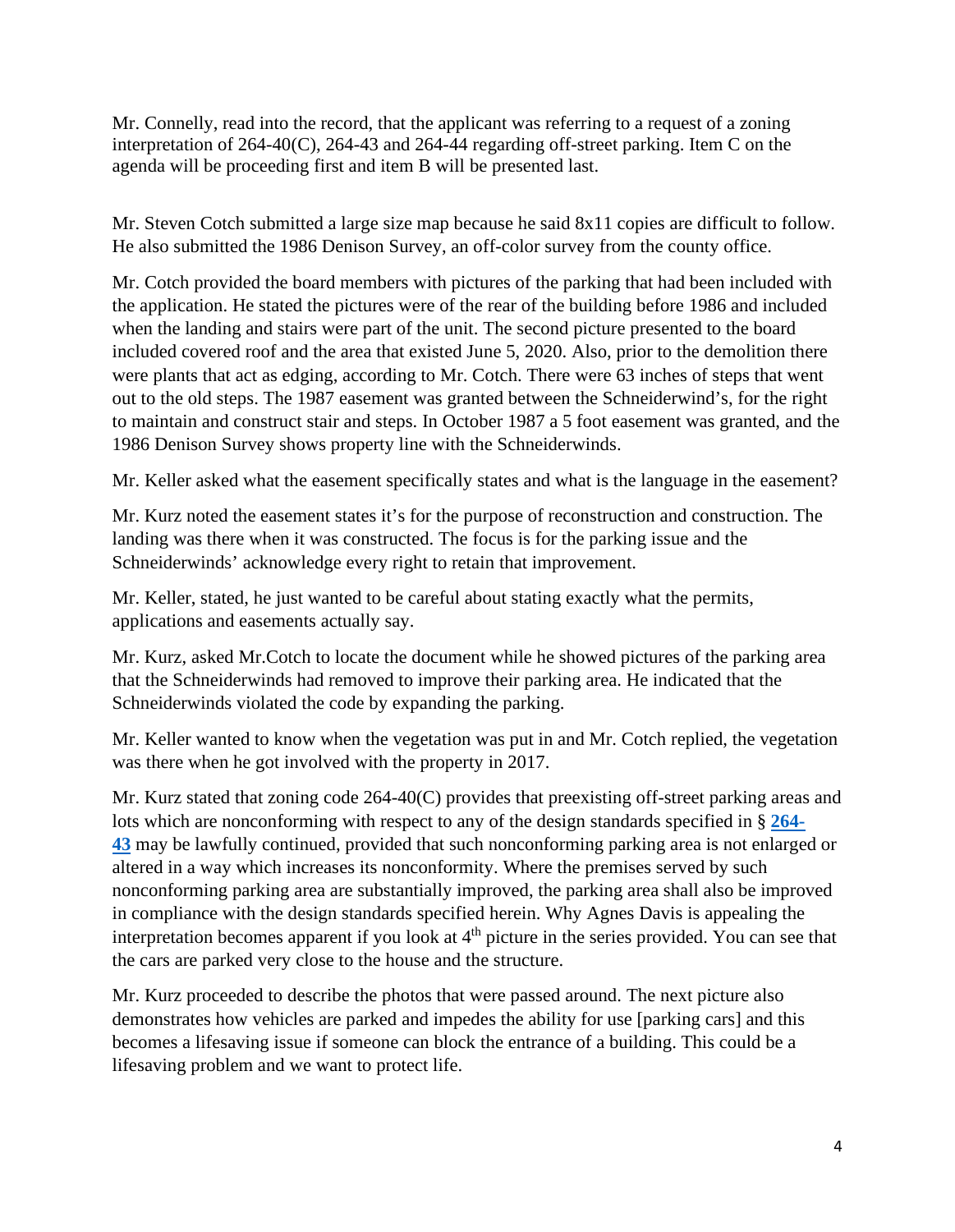The pictures showed parking in front of concrete slab and people would park against the stairway. Another picture showed the Schneiderwind's car that is overhanging the property line and parking had been altered by taking out vegetation; code requires a 4 feet distance and they are parking over the 4 feet requirement.

Mr. Connelly asked to see the survey map for the lot lines. There is 3.12 feet from the building to the lot line and by looking at the survey this becomes a little confusing. Mr. Connelly asked if the wooden steps go out 5 feet. Mr. Kurz said no, the wooden steps extend to easement area. Mr. Cotch added, the original lot line that is pie shape was part of the 1987 easement.

Mr. Kurz, went onto next picture he presented to the board, which he says showed there is ample parking space that does not encroach the Schneiderwind's right away. This was to provide safe egress for the occupants to bring large objects into the building and that's why it is constructed the way it is.

Mr. Kurz continued to state that the next picture shows parking right up to the building which is not permissible. He stated, this is a deliberate act to cause harm to the tenants. He also stated that there was a little party that was held in this area. As neighbors they are being malicious. I don't think the city wants that and Ms. Davis wants to create a better place for people to live and that is why she has filed a complaint with Zoning Officer.

Mr. Kurz went on to say, the Zoning Officer cited the correct provision of the code but ignored the facts and without dispute the Schneiderwind's have altered their parking area and must confirm to the current code, because they are endangering the people who reside in the building. Mr. Kurz stated that Ms. Davis, the owner of the building, cannot have her tenants be at peace, if the Schneiderwind's want to park the way they are.

Mr. Cotch added he contacted code enforcement and they informed him it was a civil issue and the police were called and would not address it because it's a civil issue. The city does not have a fire Marshall and I am a code guy, you cannot block a fire way. Mr. Lunn was also notified of the issue and he indicated it's a zoning issue. Mr. Lunn is responsible for enforcing zoning issues. The Zoning Officer said he was not responsible for interpreting easements, per the email he sent.

Mr. Connelly, at the end of the presentation asked if the board had any questions.

Mr. Keller wanted to know how long had the landscaping been at the property?

Mr. Cotch, I got involved in 2017 and that would be a question for Ms. Davis.

Mr. Keller said, we have no way to find out if the lot was extended or did the lot exist in its present condition?

Mr. Kurz stated he was trying to understand the question and there has been a change to the area which triggers code compliance.

Mr. Cotch added, before the steps were demolished, I want to give you a history of what is known about the property in its present condition.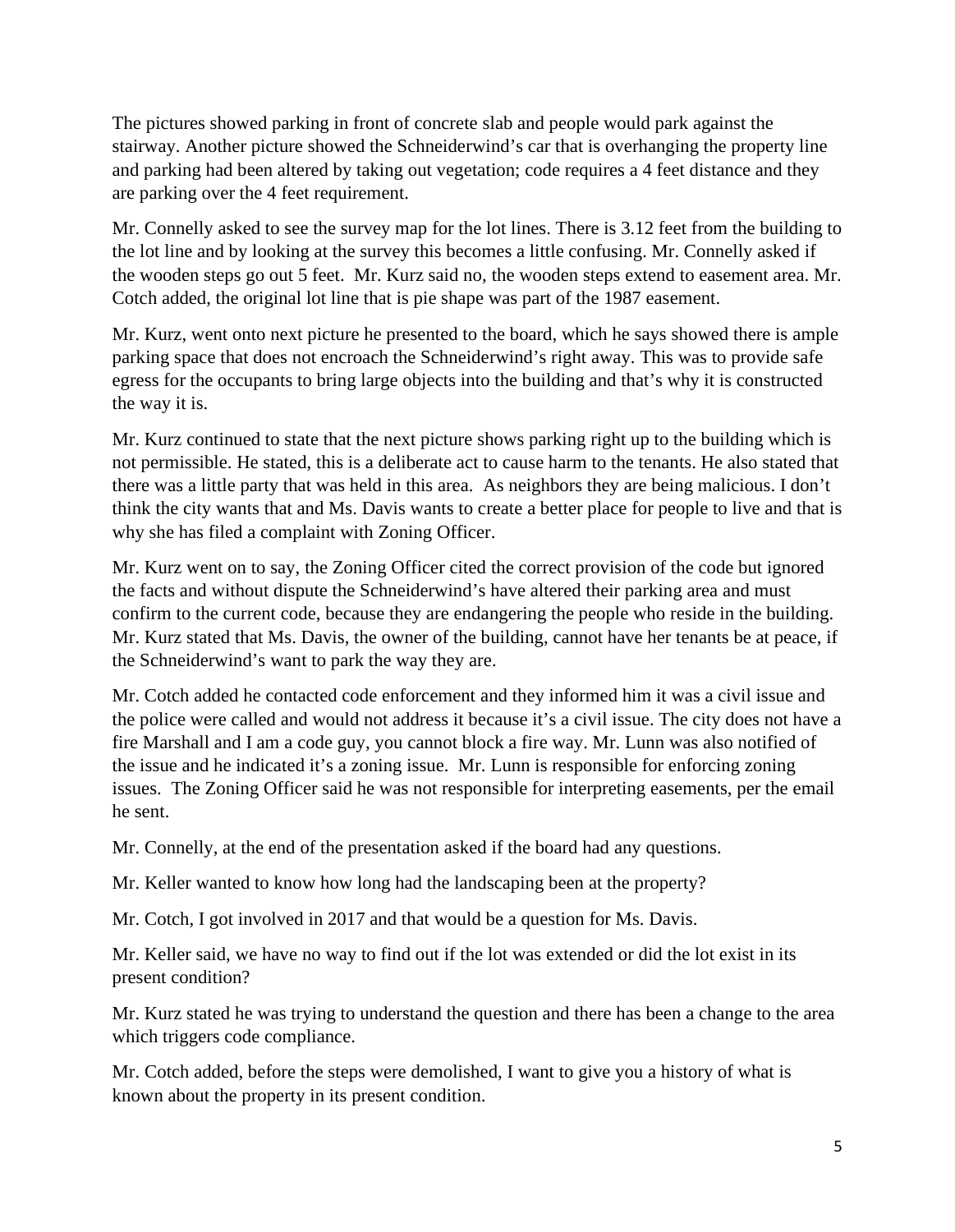Mr. Keller, asked again, if there was not landscaping present back in the 80s and 90s wouldn't that mean nothing has changed?

Mr. Kurz disagreed because there is nothing in the code about reducing the size of a parking lot, but to expand it is an issue.

Mr. Cotch went on to say, look at the Denison survey, the original lot line came off the corner 203 union, 5 feet from the corner of the house to the edge of the wooden stairs and in 1987 there was a chain fence.

Mr. Keller stated, looking at the survey there was no landscaping in 1986.

Mr. Keller wanted to know when the lot was created and was it being used as its being used now.

Mr. Epstein stated he wasn't aware of the exact dates. From the best he could tell the property has been using that parking area since the 1980s if not prior.

Mr. Keller indicated that landscaping in the middle of the lot would triggered the expansion of the non-confirm use of the property.

Mr. Cotch, explained that he really didn't know what had changed about the property and would need to get Ms. Davis on the phone to tell what has changed about the property. He added, Ms. Davis attempted to be a good neighbor to the Schneiderwind's when their shrubs were destroyed during a construction project. Ms. Davis offered to replace the shrubs and paving stone that prevented parking when he demoed the stairs. The parking got closer to the parking line and parking is not a violation.

Mr. Connelly asked Andrew Koldin, Corporation Counsel, if the projects are interrelated would it be best to clear one first? Andrew Koldin's response was it makes sense to do that and create a separate record for the other project.

Mr. Connelly, asked if anyone else had anything to add.

# **PUBLIC COMMENTS IN FAVOR**

None.

# **PUBLIC COMMENT IN OPPOSITION**

Ms. Schneiderwind of 203 Union Street opposed the setback requirements. She stated that she did not know what to expect, so she brought a letter that could be read to the board. As she began to read the letter, Mr. Connelly informed her that we were still on the parking issue and if she would like to make a comment on that application.

Ms. Schneiderwind stated that she has pictures of the property with a chain link fence and the property has been in the family since 1918. She also had a picture taken in 1997 with her in it and she passed the photos around for board members to view to see that there was nothing in the parking area.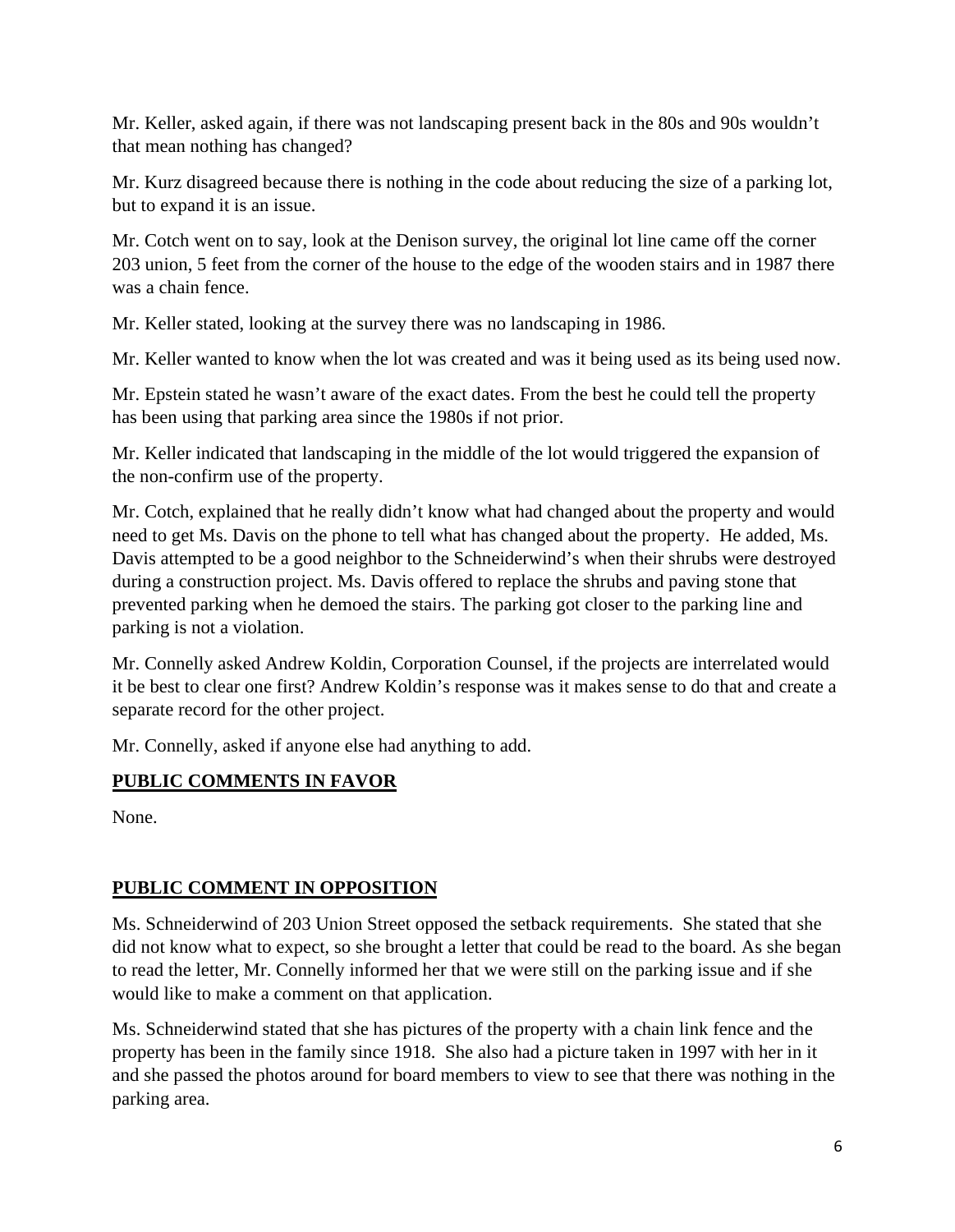Andrew Koldin, requested that staff make copies of the photos and to return the originals to her.

Ms. Schneiderwind also presented a 1988 appraisal report and pictures that showed the parking area with 4 parking spots and the rear can see steps going to North Ferry Street. It was stated that in the photos you can see original steps in 1988 after the easement was approved. She also added that the plants were destroyed by Mr. Cotch. The plants had been put in for good will for her husband who had cancer.

Ms. Schneiderwind claimed that the planting area was destroyed by Mr. Cotch's helpers. She offered to put tarps down, but he refused, and the area was already demolished. Also, at that same time a coffee can of nails was collected, and we emailed Mr. Cotch not to do it again. Copies of the email were made available. She asked Ms. Davis in 2020 when she married Mr. Cotch that it doesn't happen again.

Ms. Schneiderwind also reported that Mr.Cotch put in a chain link fence that prevented her family from parking in the area. She had to contact the Schenectady Police Department and they came to the property. She requested a liaison from the city and has been to the Department of Development to speak to the Zoning Officer, Avi Epstein. She indicated not much could be done.

She also stated the easement that the lawyer completed on November 2, 1987, said the parcel was subject to maintenance agreement, ingress and egress be allowed in the area.

Copies of emails were provided to the board to read because Ms. Schneiderwind said she doesn't speak the way the emails were written.

Ms. Schneiderwind went on to say that her husband is blind and that her family was denied access to the parking area. Mr. Cotch interjected that was not correct. Ms. Schneiderwind continued to say that the lady at the desk said there was not a parking permit.

Ms. Schneiderwind said stairs and steps in the pictures from the 1940's to the 1980's was able to get into the parking area and the easement did not change safety or fire concerns as parking goes. Also, the cars never set there in the parking area because the family is often in and out. She proceeded to show a picture of the wooden steps being removed and a concrete path was poured to match the property line.

Ms. Schneiderwind added that Ms. Davis must abide by the new codes and the new construction causes inconvenience for parking and they have to maneuver around things put in their way to park the car. Ms. Davis offered to pave the area and replace the plants that were destroyed, but the offer was refused because they did not want to feel obligated and would have to be careful about parking two cars.

Andrew Koldin, Corporation Counsel, stated certain records are being passed around by Ms. Schneiderwind that includes an appraisal report, and for the documents to be admitted as copies. The board would not retain the original documents and copies will be made of her documents.

Mr. Connelly asked if the board had any questions for Ms. Schneiderwind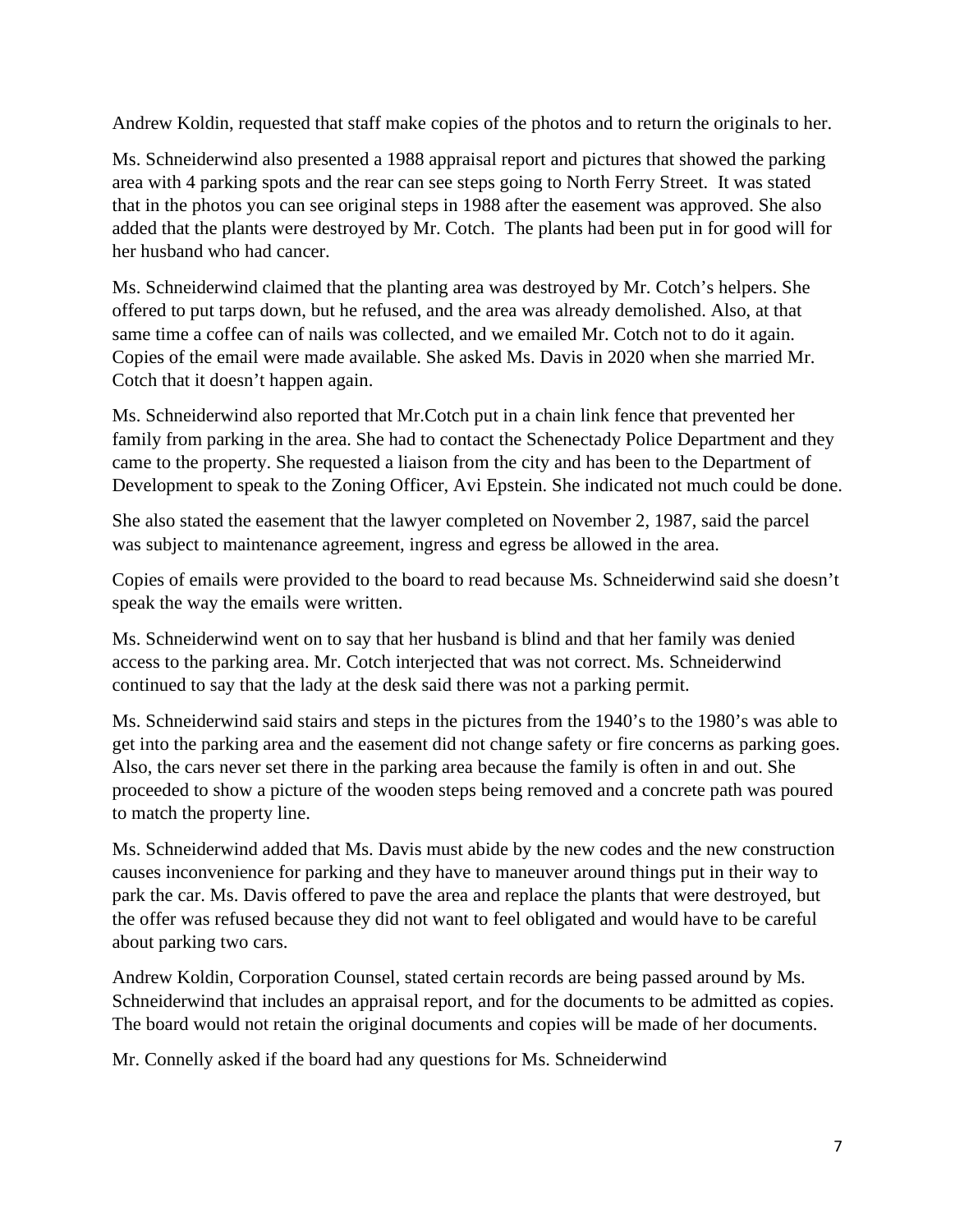Ms. Lester asked Ms. Schneiderwind how long she has lived at the property? Ms. Schneiderwind replied, since 2002 or 2003, but we have always parked in the spots.

Charlie Schneiderwind, added the cars must be parked at an angle. In 2004, Ms. Davis acquired the property, and we maintained the property to 2017.

Mr. Connelly, asked again, if any other questions.

Andrew Koldin asked, have you have been parking in the back area of the property to date and have there been expansions? Ms. Schneiderwind responded that yes they've been parking that way and no the parking area has not expanded.

Mr. Connelly closed the public comment portion. He continued to state his concern was that there was a lot of discussion regarding matters that the BZA has no purview over, such as the easements.

Mr. Cotch interrupted the board discussion, to state that he wanted everyone to realize the Ms. Schneiderwind's put lawn furniture in the way of the easement and took paving marking paint where the asphalt end, during the process while he was working in an rear apartment. He also indicated he had an altercation with the other son.

Mr. Connelly informed Mr. Cotch that he cannot interrupt the Board Members and to please sit down.

# **MOTION TO AFFIRM THE ZONING INTERPRETATION**

## **The Board of Zoning Appeals affirmed the zoning interpretation made by the duly authorized administrative official based on the following findings of fact:**

- 1. The preexisting off-street parking area and nonconforming lot have existed in their present condition since at least the 1980s, which was shown on the record by documentary and photographic evidence, and that said preexisting off-street parking area was established prior to the enactment of Sections 264-40, 264-43 and 264-44 of the Zoning Code.
- 2. The addition or removal of incidental landscaping and/or vegetation does not constitute an expansion of a legal preexisting off-street parking area and nonconforming lot, which increases its nonconformity, under Section 264-40(c) of the Zoning Code for the City of Schenectady.
- 3. As a legal preexisting off-street parking area and nonconforming lot under Section 264- 40(c) of the Zoning Code, compliance with Sections 264-43 and 264-44 are not required. In light of the foregoing, the correct decision was reached by the duly authorized administrative official.

# *Adopted by the following vote:*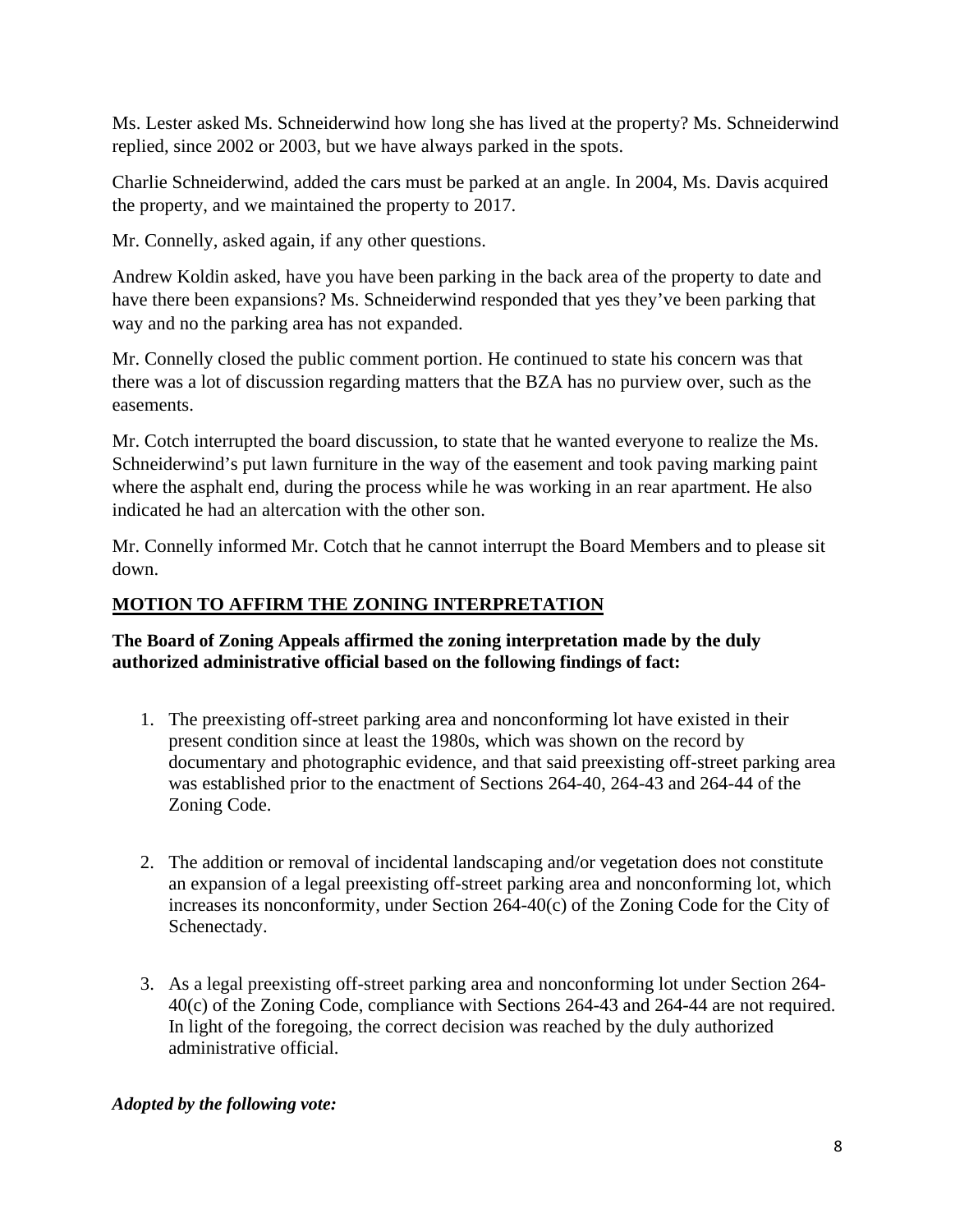| <b>Uphold:</b>  | Clark; Connelly; Keller; Lester |
|-----------------|---------------------------------|
| <b>Reverse:</b> |                                 |
| <b>Modify:</b>  |                                 |
| <b>Table:</b>   |                                 |
| Absent:         | Gleason; Gilmore                |
|                 |                                 |

**Motion to Affirm:** Mr. Keller **Second by:** Ms. Lester

**B. Agnes Davis, President of Senga World, LLC**, requests a zoning interpretation of Schedule C and the required minimum rear yard setbacks as it relates to the property located at 2 North Ferry St (39.63-2-46.21).

Attorney Kurz presented on behalf of Ms. Agnes Davis, Senga World, LLC, for request of a zoning interpretation Schedule C. Also present was Ms. Davis's spouse Mr. Cotch.

Mr. Kurz presented pictures to the board to illustrate that the construction pre-dates the zoning code. He also stated that the easement interferes with Ms. Schneiderwind's parking. Mr. Kurz directed the board to look at Exhibit 3 that does not reserve the Schneiderwind's right to park on the five-foot easement and any encroachment on the easement is a violation of the building code. Mr. Kurz went on to say the Zoning Officer denied her the building permit, see Exhibit 7. The building permit was submitted August 17, 2020.

Mr. Kurz continued to say that the Zoning Officer took the position that the landing and stairway did not meet the minimum requirements. He directed the board to review Exhibit 7 (building permit application Ms. Davis submitted). Ms. Davis submitted the application to make substantial repairs to the building to make it more habitable for people who live there.

As seen in the picture, interior construction of the deck and stairs were not installed and were reserved until the end in which the application expired before the work was completed.

The building permit that was filed in 2021 could have been worded better in the application. It did not reference a landing, however, an inspection was completed for the landing and stairs which were not part of the building permit. Mr. Lunn said a new application was needed to include the landing and steps because it was referred to as a deck and not a landing.

Mr. Kurz went on to say, he replied to Mr. Lunn's request of a new application that was submitted with a drawing 9/2021. When the application was submitted there was never any concerns raised about the project. However, once the inspection was done, Mr. Lunn noted the sonotubes needed to be addressed, so he did not approve construction for the project.

Mr. Kurz directed the boards attention to Exhibit 12 of a sketch stamped by an engineer that shows a landing which was submitted to the Codes Department. The deck was 3x3 feet but its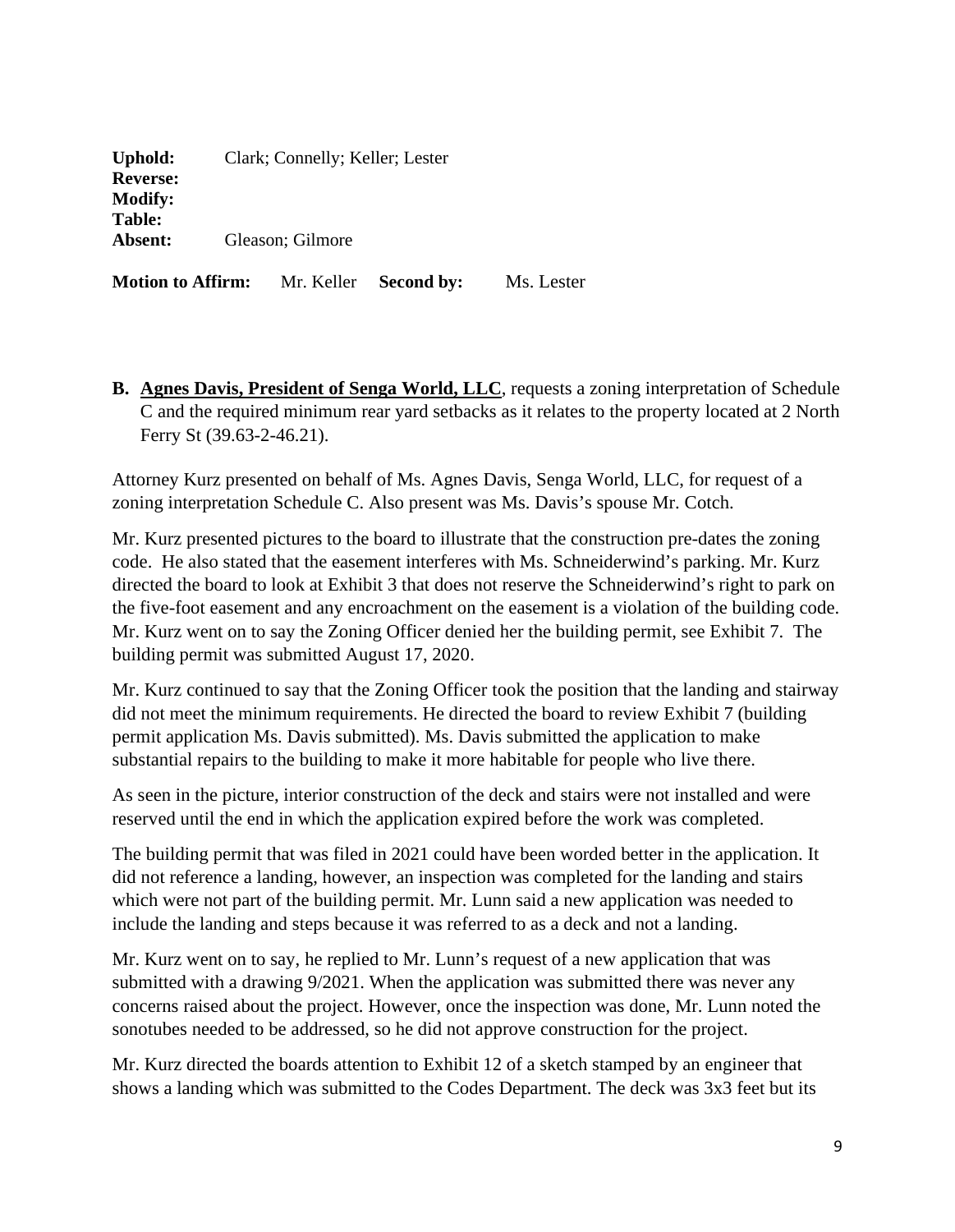really not a deck, but rather a landing. Mr. Kurz instructed the board to turn to Exhibit 18 to show there is no maximum size for a landing and the landing has to be the width of a door.

Mr. Keller stated the permit had expired so what was the inspector relying on to make the determination. Mr. Kurz responded, the permit was with the Codes Department to rebuild the steps.

Mr. Kurz placed a document in front of the board members to show what was in existence before the setback requirements.

Mr. Connelly asked if there were any questions.

Andrew Koldin asked what the dimension of the steps in a photo were. Mr. Cotch replied, 55 inches, 2 feet onto the easement, the old landing dimensions were approximately 7x8 feet, 72 inches wide and 65 inches deep.

Andrew Koldin reiterated that the easement is not relevant and it's fair to say previously there was 5.5 feet and it has expanded beyond that.

Mr. Connelly asked if there were any more questions.

Andrew Koldin asked a clarifying question to Mr. Cotch about the landing having a minimum and no maximum size. Are you saying it could be 100 feet if there is no maximum? Mr. Cotch responded, the minimum width is 36 inches for stairs, 1 foot from rear door and could not meet New York state building code max width of 3 feet.

Mr. Keller noted that the structure is being replaced by a significantly larger structure.

# **MOTION TO AFFIRM THE ZONING INTERPRETATION**

**The Board of Zoning Appeals affirmed the building permit denial and zoning interpretation made by the duly authorized administrative official based on the following findings of fact:**

- 1. The previous structure shown on the historical photographs and survey maps submitted was a legally permitted preexisting nonconforming structure which Applicant states was approximately 6'-00" by 5'-05". The new structure built by the Applicant, which was stated to be approximately 7'-06" by 10'-06", is not "grandfathered" as a preexisting nonconforming structure. By Applicant's admission, and as shown on the record with both photographic and documentary evidence, the structure built by Applicant was enlarged and is found by the Board of Zoning Appeals to be approximately 138% larger than the footprint of the preexisting nonconforming structure. The enlargement of the structure is in violation of Section 264-87 of the Zoning Code.
- 2. The Zoning Code does not specifically define a landing, which is term used in the New York State Building Code. The Zoning Code does, however, define a deck in Section 264-2 as the following: